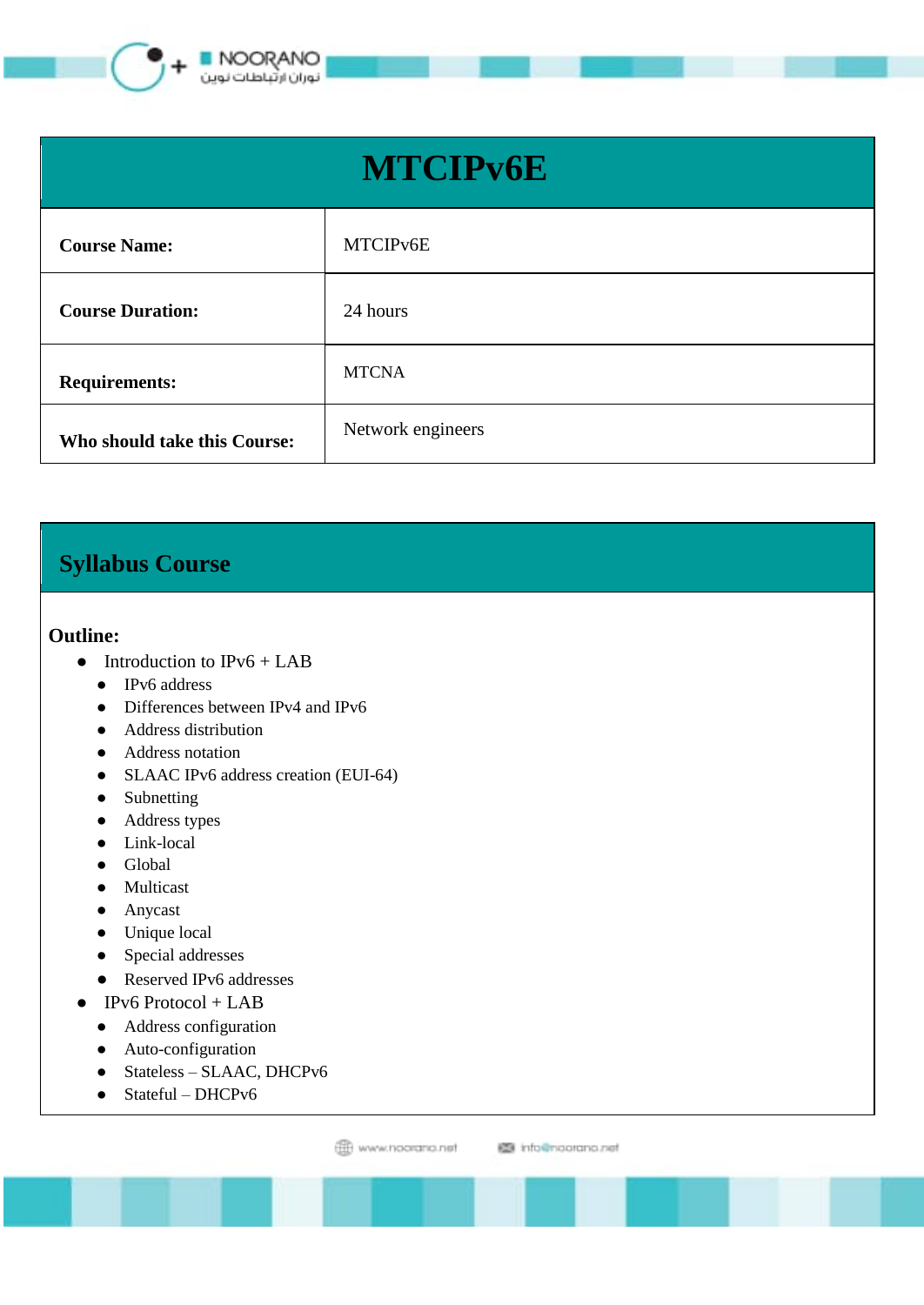

• Neighbor discovery protocol

NOORANO توران ارتباطات نوبن

- IPv6 routing basics
- IPv6 prefix
- IPv6 Packet +LAB
	- IPv6 header
	- Header field description
	- Next header (daisy chaining)
	- Fragmentation
	- Path MTU discovery
- $\bullet$  IPv6 Security + LAB
	- ICMPv6
	- Neighbor discovery protocol
	- Router solicitation
	- Router advertisement
	- Neighbor solicitation
	- Duplicate address detection
	- Neighbor unreachability detection
	- Neighbor advertisement
	- 'Managed address configuration' flag
	- 'Other configuration' flag
	- Redirect
	- MLD (Multicast Listener Discovery)
	- Temporary addresses
	- Firewall
	- IPsec
	- Header only encryption (AH)
	- Data only encryption (ESP)
	- Header and data encryption (AH+ESP)
- Transition Mechanisms + LAB
	- Dual stack (RIPE recommended)
	- $6t04$
	- $\bullet$  6RD
	- Teredo
	- DS-lite (Dual stack lite)
- $\bullet$  Interoperability + LAB
	- IPv6 pool
	- DHCP
	- DHCP PD server
	- DHCP PD client
	- DHCPv6 client
	- IPv6 tunnels
	- IPIPv6
	- EoIPv6

Www.noorano.net

图 info@noorano.net